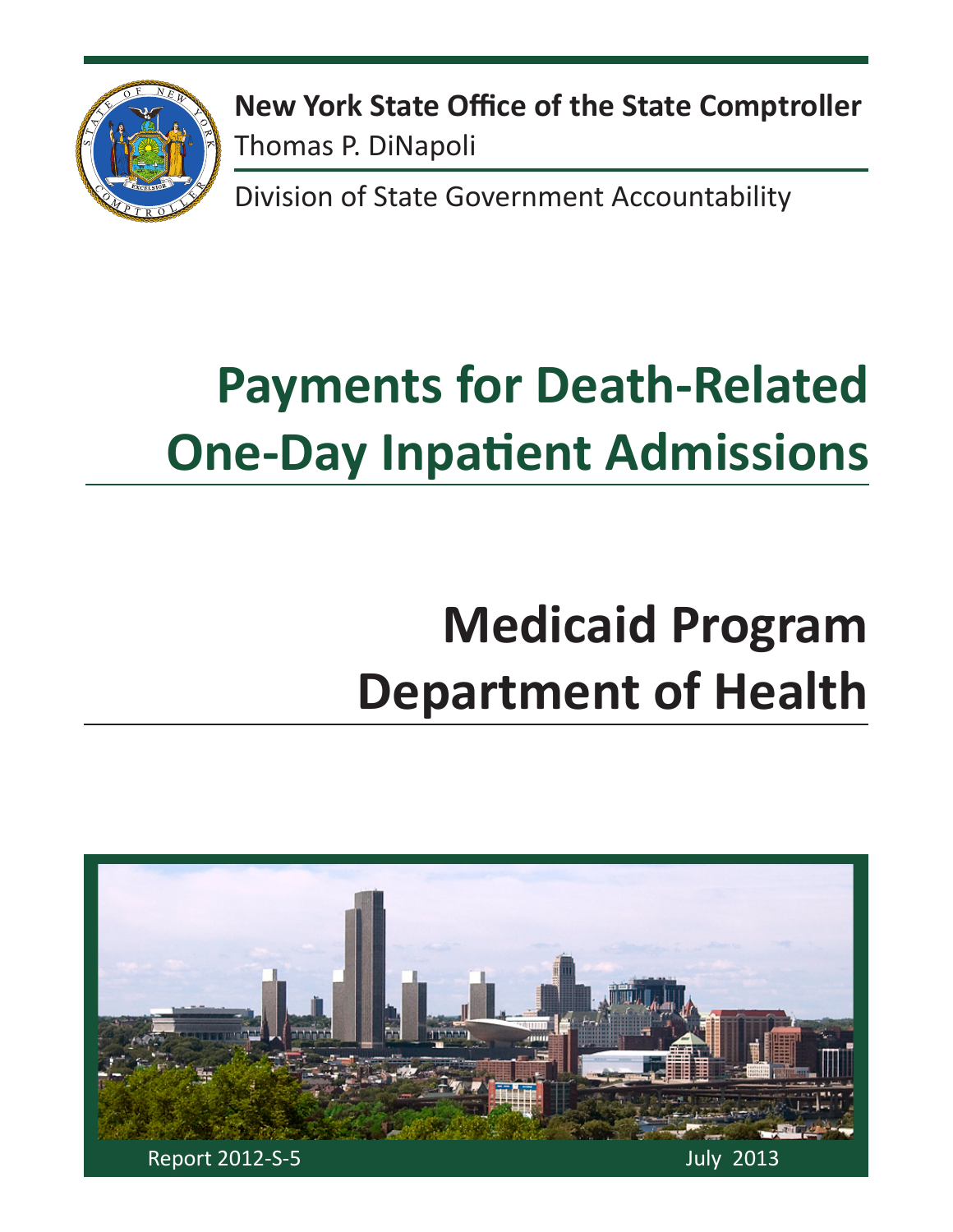### **Executive Summary**

#### **Purpose**

To determine whether the Department of Health (Department) appropriately and effectively implemented and applied the new APR DRG-based hospital inpatient payment system for Medicaid services when patient deaths occur within one day of admission. The audit covers the period December 1, 2009 through September 30, 2012.

#### **Background**

Effective December 1, 2009, responding to statutory changes enacted by the Legislature, the Department implemented a change to the Medicaid reimbursement methodology used to compensate hospitals for inpatient medical care. The new methodology, based on All Patient Refined Diagnosis Related Groups (APR DRG), was implemented to provide a more equitable payment method for hospital inpatient services and to better reflect the variable costs associated with individual patient treatment.

#### **Key Findings**

- Since the implementation of the APR DRG-based methodology, Medicaid has paid significantly more for certain claims when patient deaths occur within the first day of admission. For instance, Medicaid paid \$153,329 on a claim with hospital charges totaling \$9,685 for a patient who died within the first day of admission. The APR DRG-based methodology assigns additional importance to the reason for admission and severity of illness in calculating reimbursements. Usually, the more severe the illness, the higher the reimbursement factor. Because patient deaths can result from more severe medical conditions, Medicaid payments for death-related one-day admissions can be substantially higher than the hospital's charges for treating the patient.
- For the 1,833 claims we reviewed, Medicaid payments averaged 225 percent of the hospitals' submitted charges (more than 5 times the rate for other inpatient claims). Under the APR DRGbased methodology, there is no adjustment for a 'short stay' except for certain patient transfers and specialty hospitals. By modifying the APR DRG-based reimbursement methodology to reflect the lower charges associated with one-day death-related inpatient admissions, we estimate that Medicaid could have saved as much as \$31.1 million.

#### **Key Recommendations**

- Formally assess the Department's implementation and application of the APR DRG-based system, including the inpatient reimbursement methodology, that compensates hospitals for the cost of care when death occurs within one day of admission.
- Use the results of the formal assessment to revise the APR DRG-based reimbursement methodology, as warranted.

#### **Other Related Audits/Reports of Interest**

[Department of Health: Medicaid Claims Processing Activity April 1, 2011 Through September 30,](http://osc.state.ny.us/audits/allaudits/093013/11s9.pdf)  [2011 \(2011-S-9\)](http://osc.state.ny.us/audits/allaudits/093013/11s9.pdf)

[Department of Health: Improper Medicaid Payments For Misclassified Patient Discharges \(2009-](http://osc.state.ny.us/audits/allaudits/093010/09s26.pdf) [S-26\)](http://osc.state.ny.us/audits/allaudits/093010/09s26.pdf)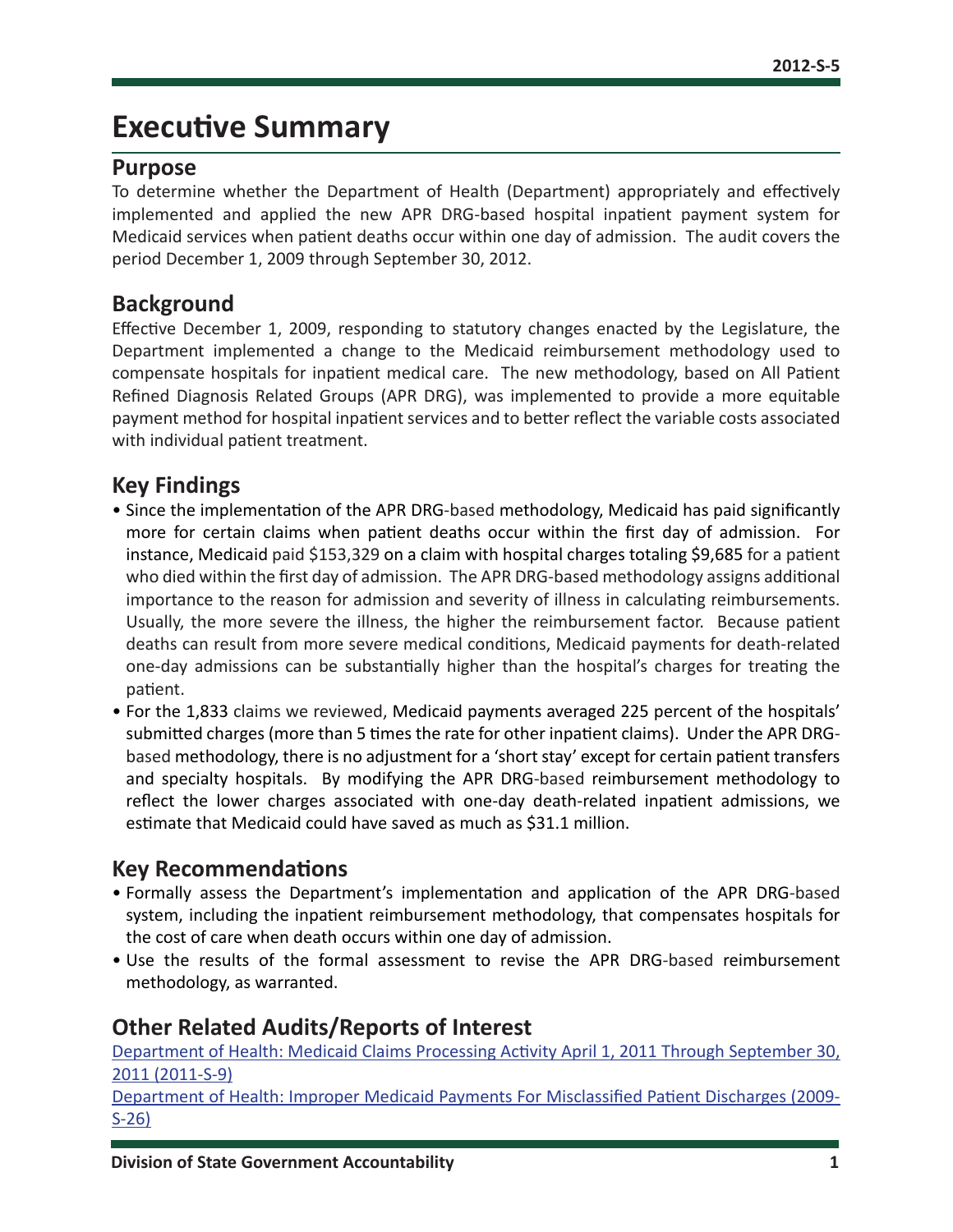### **State of New York Office of the State Comptroller**

#### **Division of State Government Accountability**

August 15, 2013

Nirav R. Shah, M.D., M.P.H. Commissioner Department of Health Corning Tower Empire State Plaza Albany, NY 12237

Dear Dr. Shah:

The Office of the State Comptroller is committed to helping State agencies, public authorities and local government agencies manage government resources efficiently and effectively and, by so doing, providing accountability for tax dollars spent to support government operations. The Comptroller oversees the fiscal affairs of State agencies, public authorities and local government agencies, as well as their compliance with relevant statutes and their observance of good business practices. This fiscal oversight is accomplished, in part, through our audits, which identify opportunities for improving operations. Audits can also identify strategies for reducing costs and strengthening controls that are intended to safeguard assets.

Following is a report of our audit of the Medicaid Program entitled *Payments for Death-Related One-Day Inpatient Admissions*. This audit was performed pursuant to the State Comptroller's authority under Article V, Section 1 of the State Constitution and Article II, Section 8 of the State Finance Law.

This audit's results and recommendations are resources for you to use in effectively managing your operations and in meeting the expectations of taxpayers. If you have any questions about this report, please feel free to contact us.

Respectfully submitted,

*Office of the State Comptroller Division of State Government Accountability*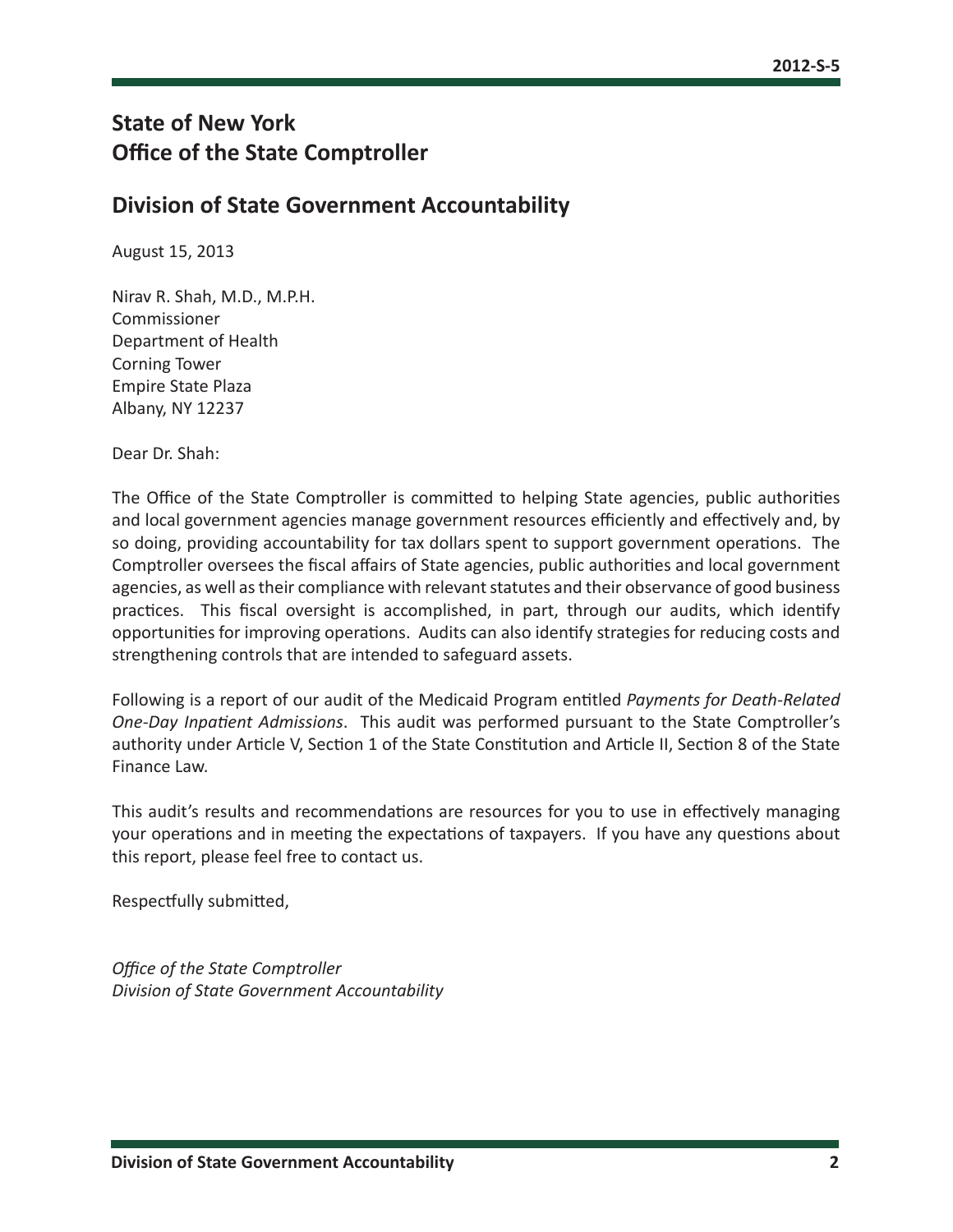# **Table of Contents**

| Background                                          | 4  |
|-----------------------------------------------------|----|
| <b>Audit Findings and Recommendations</b>           | 5  |
| <b>Questionable Payments for One-Day Admissions</b> | 5  |
| Recommendations                                     | 7  |
| <b>Audit Scope and Methodology</b>                  | 7  |
| Authority                                           |    |
| <b>Reporting Requirements</b>                       | 8  |
| <b>Contributors to This Report</b>                  | 9  |
| <b>Agency Comments</b>                              | 10 |
| <b>State Comptroller's Comments</b>                 | 12 |

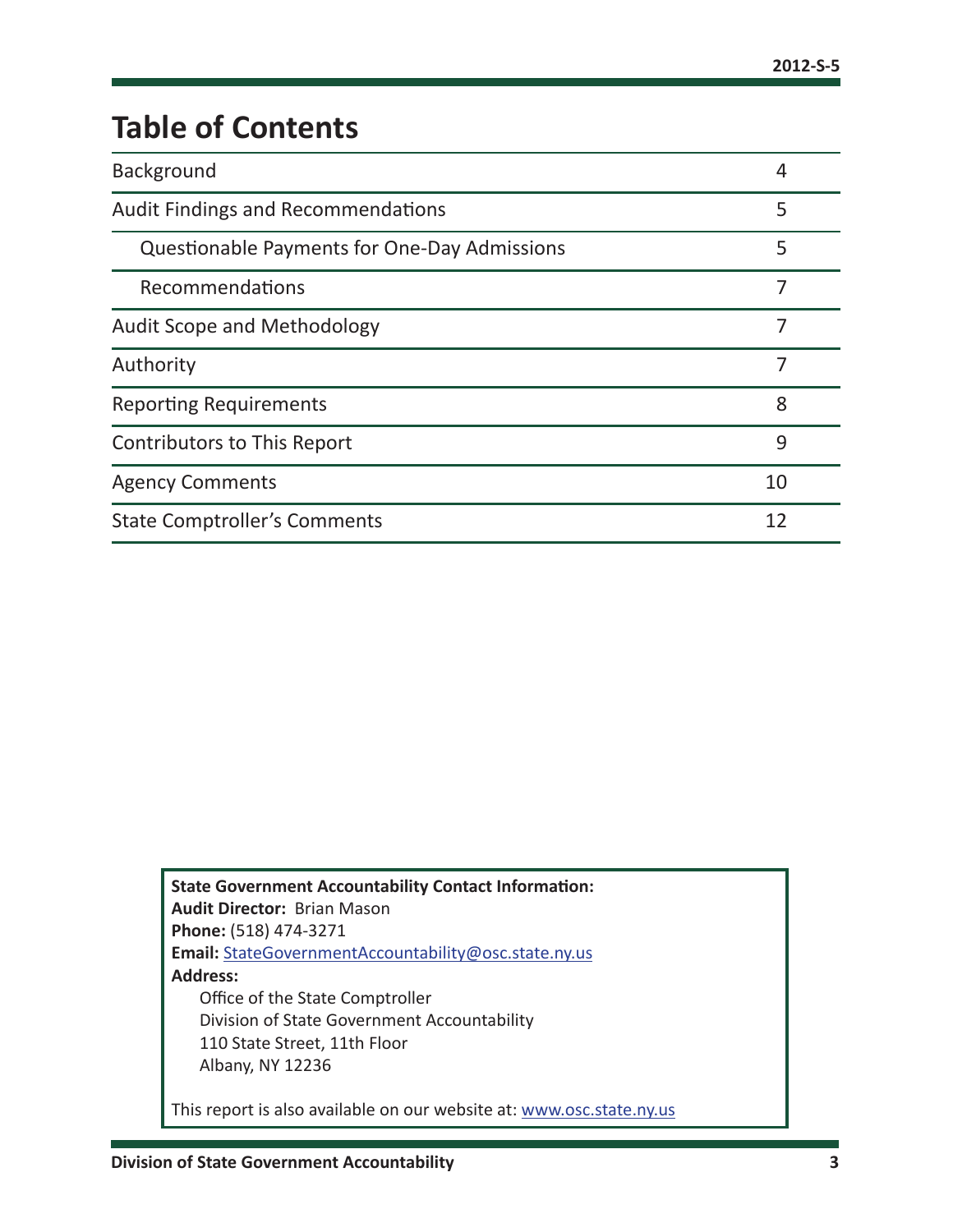### <span id="page-4-0"></span>**Background**

Medicaid is a federal, state and local government program that provides a wide range of medical services to those who are economically disadvantaged and/or have special health care needs. For the fiscal year ended March 31, 2012, New York's Medicaid program had more than 5.5 million enrollees and Medicaid claims costs totaled about \$50 billion. The federal government funds about 49 percent of New York's Medicaid costs; the State funds about 34.5 percent; and the localities (the City of New York and counties) fund the remaining 16.5 percent.

The Department of Health (Department) administers the Medicaid program in New York State. Medicaid recipients in need of inpatient hospital care are provided a full range of necessary diagnostic, palliative and therapeutic care, including but not limited to surgical, medical, nursing, radiological, laboratory and rehabilitative services. For the fiscal year ended March 31, 2012, Medicaid paid hospitals approximately \$5.5 billion for inpatient services. The Department uses its automated eMedNY system to process Medicaid claims and make payments.

Pursuant to Chapter 58 of the Laws of 2009, Public Health Law Section 2807-C (35) was added which required the utilization of All Patient Refined Diagnosis Related Groups (APR DRG) for Medicaid payments of hospital inpatient services. Accordingly, effective December 1, 2009, New York's Medicaid program implemented the 3M™ APR DRG-based inpatient reimbursement methodology. While the previous reimbursement methodology was based, in part, on the patient's length of stay in the hospital, the new methodology is based in part on patient severity of illness and risk of mortality. According to the Department, the new methodology addresses the inadequacies of the previous method by using an updated system that is intended to reflect the variable costs associated with individual patient treatment. Further, the Public Health Law's requirement to use an updated and more precise cost base was expected to reduce the total amount of Medicaid reimbursement paid to hospitals for inpatient services, which the Department had found to be significantly overpaid. $1$ 

<sup>1</sup> *[http://www.health.ny.gov/regulations/recently\\_adopted/docs/2011-03-16\\_hospital\\_inpatient\\_reimbursement.pdf](http://www.health.ny.gov/regulations/recently_adopted/docs/2011-03-16_hospital_inpatient_reimbursement.pdf)*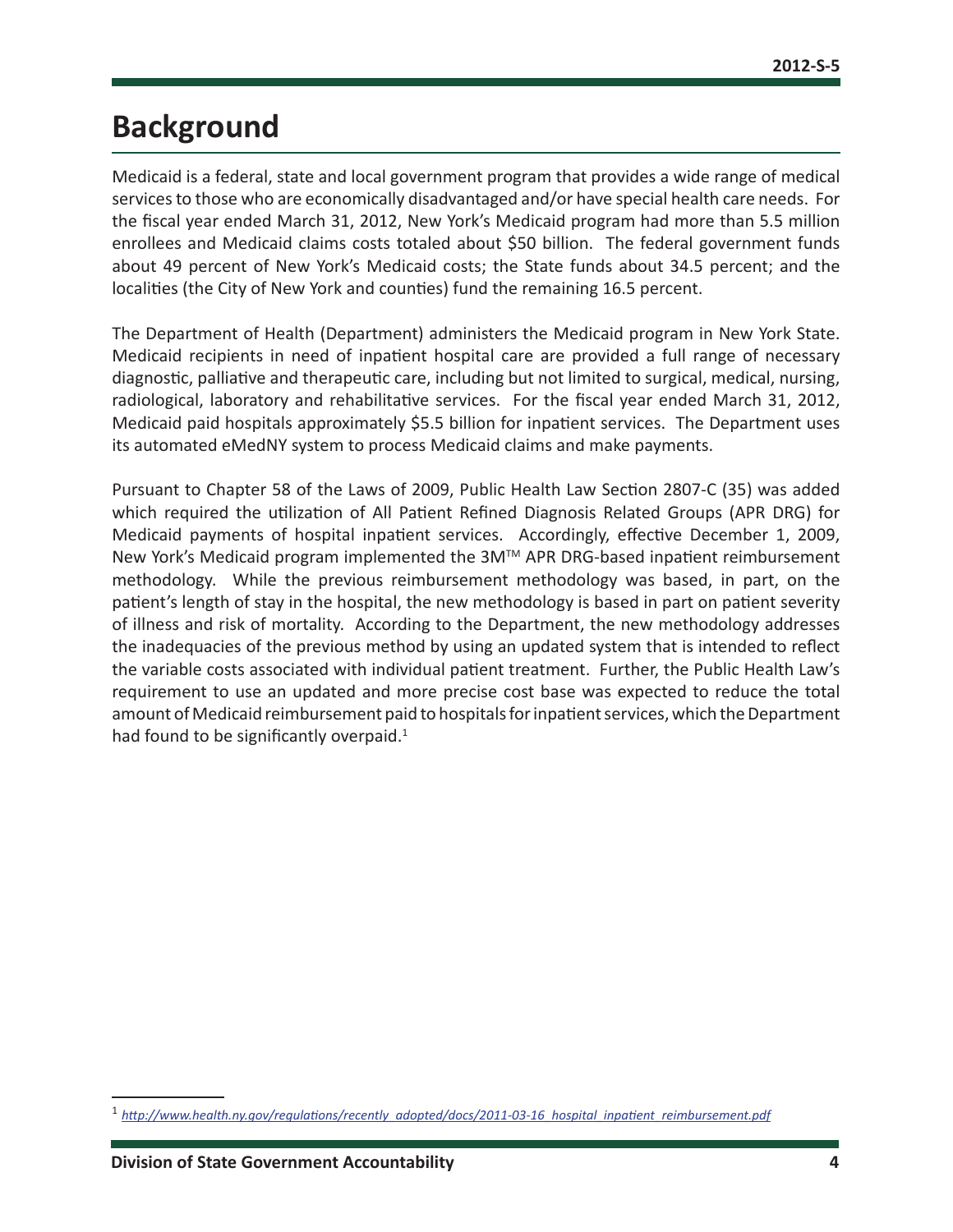## <span id="page-5-0"></span>**Audit Findings and Recommendations**

### **Questionable Payments for One-Day Admissions**

According to the New York Codes, Rules and Regulations (NYCRR) Title 10 Section 86, the new inpatient reimbursement methodology was developed to provide a more equitable and fair payment method for inpatient hospital services. However, based on our review of 1,833 inpatient claims in which patients died within the first day of admission, we concluded that implementation and application of the new methodology may have resulted in excessive payments of up to \$31.1 million for these services.

Since the implementation of the APR DRG-based methodology, Medicaid has paid significantly more for claims when patient deaths occur within the first day of admission. For instance, on a claim with hospital charges totaling \$9,685, Medicaid paid \$153,329 for care provided to a patient who died within the first day of admission.

The new reimbursement methodology bases payments on the reason for admission and the severity of illness, as well as other factors. More specifically, the new methodology classifies a hospital stay into one of approximately 300 APR DRGs (diagnosis related groups) based on information submitted on a hospital claim, including patient diagnoses and the medical procedures performed, as well as patient age, gender and other information. In addition to the DRG grouping, the severity of illness is used to determine provider reimbursement. Severity of illness ranges from minor to moderate, major and extreme.

Patient deaths can result from severe medical conditions, such as sepsis or extremely low birth weight. Usually, the more severe an illness is, the higher the reimbursement factor or "weight." Medicaid payments for death-related one-day admissions can be substantially higher than the hospital's charges for treating the patient. Conversely, if a hospital incurs costs that greatly exceed the regular payment from the APR DRG-based system, hospitals can request supplemental payments.

A provider's "charges" represent the amounts billed for a patient's care. Our review of the 1,833 questionable claims showed that payments often exceeded the amounts providers actually charged Medicaid. In some instances, the payments significantly exceeded the charges. In contrast, the amounts insurers (including Medicaid) pay on claims is usually less (and often considerably less) than providers' actual charges. In fact, during our audit period, Medicaid payments for inpatient APR DRG services generally averaged about 40 percent of providers' submitted charges.

However, for the 1,833 claims we reviewed, Medicaid paid the hospitals \$50.8 million, although the hospitals' charges totaled only \$22.6 million. Thus, Medicaid paid the hospitals \$28.2 million (\$50.8 million - \$22.6 million) more than the hospitals charged on their claims. The payments in question averaged 225 percent of providers' submitted charges (more than 5 times the overall rate for inpatient claims). For example, the hospital charged Medicaid \$9,685 for the services related to the aforementioned payment of \$153,329. Thus, Medicaid paid the hospital \$143,644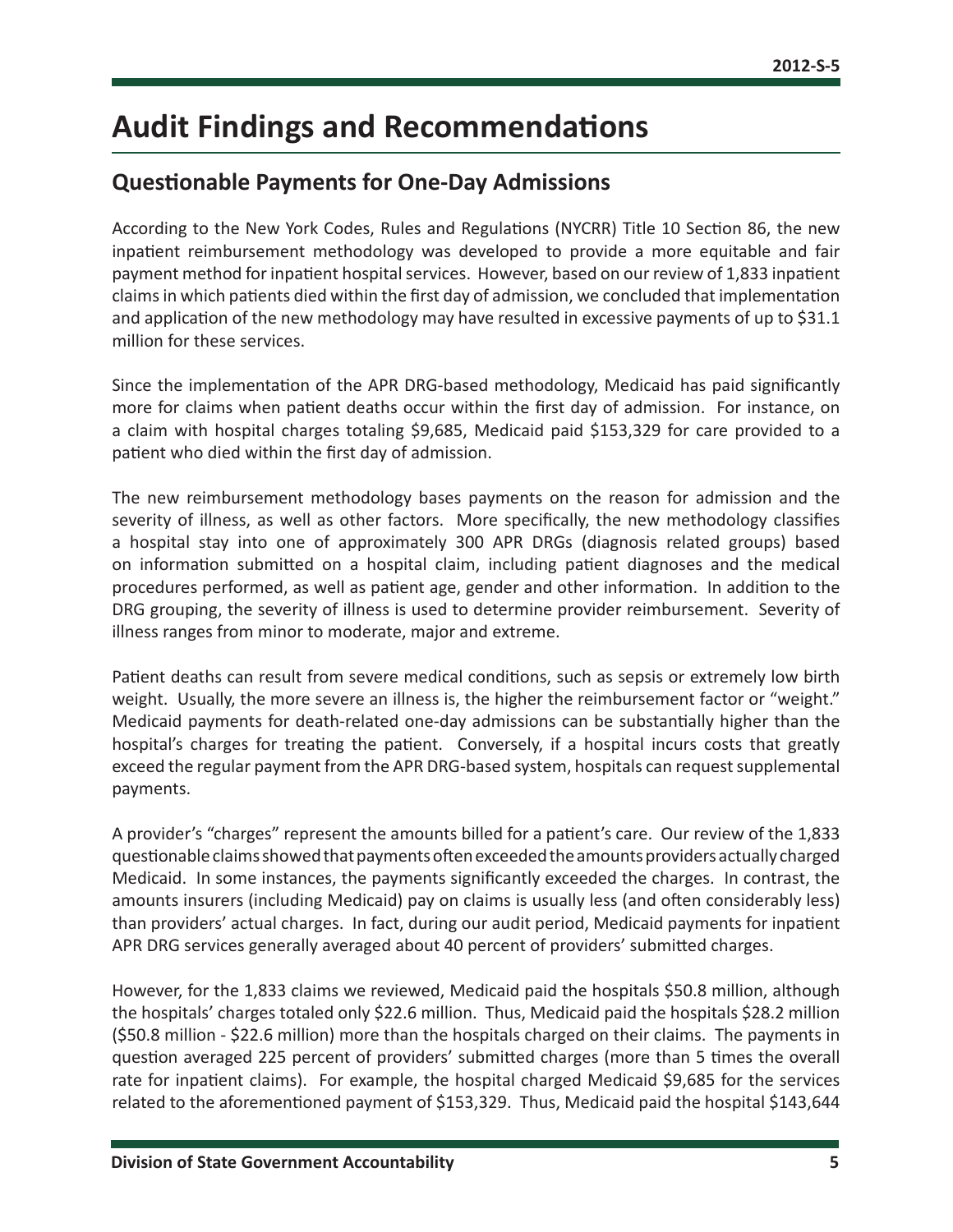(\$153,329 - \$9,685) more than the hospital charged. On yet another claim, a hospital charged Medicaid \$36,618. Nevertheless, Medicaid paid the hospital \$273,555 (or \$236,937 [\$273,555 - \$36,618] more than the hospital charged). In these instances, we question why Medicaid paid the hospitals so much more than the amounts the hospitals actually charged on their claims.

The APR DRG-based methodology is continually reassessed and updated. For example, in 2011, 3M™ modified the reimbursement structure of a particular DRG for newborns with low birth weights. The modification, in part, lowered the reimbursements of claims for babies with a birth weight of about one pound and the highest level of illness severity. Although newborns of this weight and illness severity can survive, there is a greater chance for an admission of short duration due to mortality. Prior to the 2011 modification, the high severity of illness resulted in the highest reimbursement "weight" for these claims. However, pursuant to the 2011 change, claims for such admissions were assigned the lowest reimbursement "weight." Thus, reimbursements can be reduced in recognition of the potentially shorter durations of care.

To estimate the broader potential impact of excessive payments for claims related to deaths within one day of inpatient admission, we used an approach similar to the aforementioned 2011 modification. Thus, we re-priced the 1,833 questionable claims by applying the lowest reimbursement "weight" to each claim. Under this method, we estimated that Medicaid would have paid about \$19.7 million for the claims - saving as much as \$31.1 million (\$50.8 million - \$19.7 million). For example, a hospital charged Medicaid \$65,428 to treat a patient who died within the first day of admission. Nevertheless, Medicaid paid the hospital \$128,764. In comparison, if the lowest reimbursement "weight" was applied in the payment calculation, Medicaid might have paid the hospital only \$56,619 (or \$72,145 less than the actual payment).

The \$19.7 million in estimated payments would have been about 87 percent of the providers' actual charges (which totaled \$22.6 million). As noted previously, Medicaid generally paid about 40 percent of charges for inpatient claims. Thus, our estimated payments (amounting to 87 percent of charges) would have been much higher than payments corresponding with the general percentage (40 percent) associated with Medicaid inpatient claims. Moreover, our approach is merely an example of several the Department could use to modify the APR DRGbased methodology and better align reimbursements with the extent of inpatient services actually provided.

In responding to our preliminary observations, Department officials told us that an evaluation of the new APR DRG-based methodology requires an assessment of the entire APR DRG-based system and not just a specific claim segment (i.e., one-day inpatient admissions ending in death). Officials also acknowledged that they had not reviewed the new methodology to ensure it met its objectives with regard to one-day inpatient stays.

To comply with Section 2807-c-(35)(c) of the Public Health Law, Department officials state they will evaluate all aspects of the APR DRG-based methodology, including reimbursements for inpatient admissions of one day, by December 1, 2013. Given the State's current financial challenges and the magnitude of the potentially excessive payments we identified, Department officials should formally review this matter and take the necessary corrective actions promptly.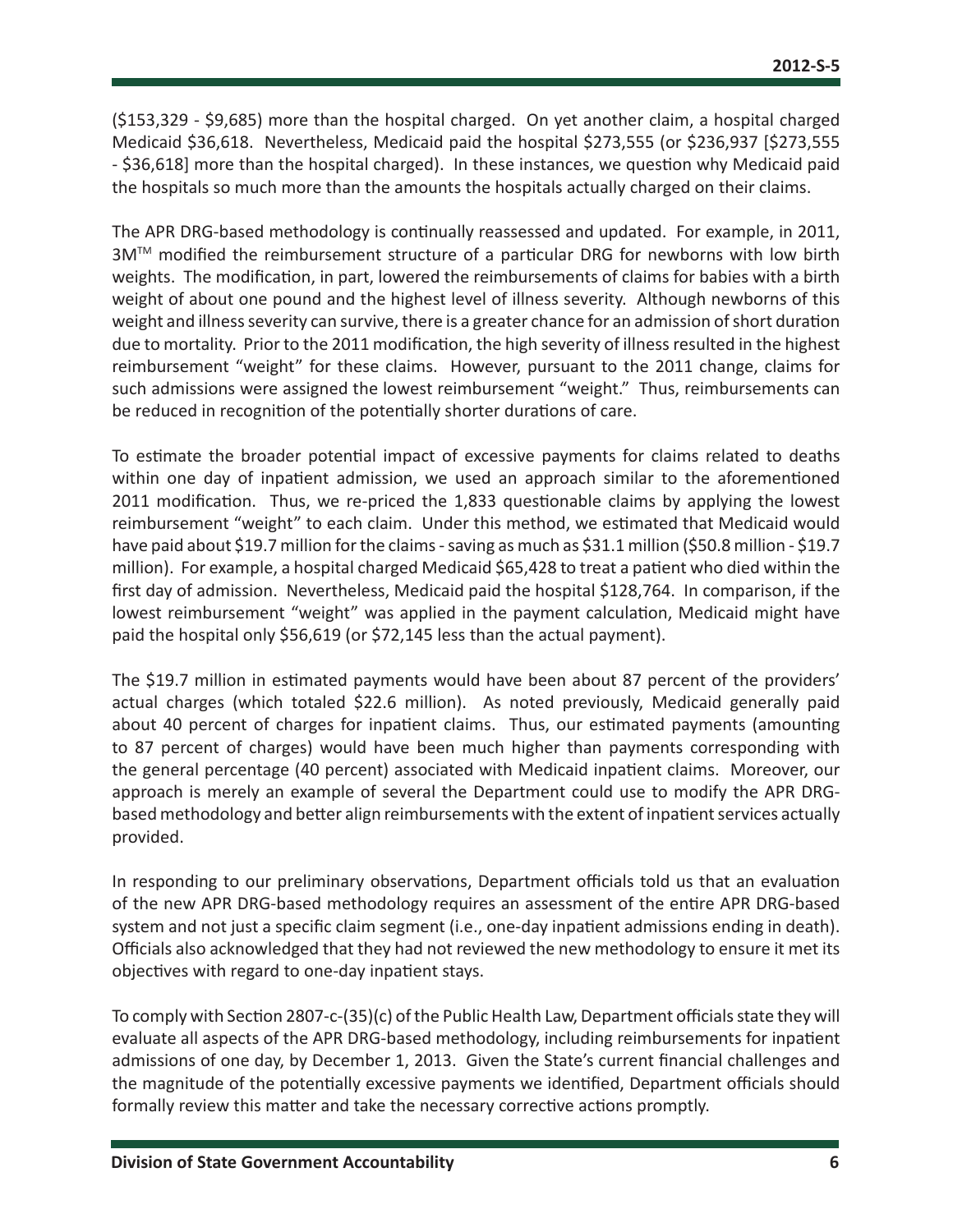#### <span id="page-7-0"></span>**Recommendations**

- 1. Formally assess the Department's implementation and application of the APR DRG-based system, including the inpatient reimbursement methodology, that compensates hospitals for the cost of care when death occurs within one day of admission.
- 2. Use the results of the formal assessment and work with  $3M<sup>TM</sup>$ , as necessary, to revise the APR DRG-based reimbursement methodology, as warranted.

## **Audit Scope and Methodology**

Our objective was to determine whether the Department appropriately and effectively implemented and applied the new APR DRG-based hospital inpatient payment system for Medicaid services when patient deaths occur within one day of admission. Our audit period was from December 1, 2009 through September 30, 2012.

To meet our objective we met with Department officials and reviewed applicable laws, rules and regulations. We analyzed inpatient APR DRG claims that did not involve third party insurance. We also reviewed and re-priced 1,833 inpatient APR DRG claims totaling \$50.8 million in Medicaid payments, wherein patients died within the first day of hospital admission.

We conducted our performance audit in accordance with generally accepted government auditing standards. Those standards require that we plan and perform the audit to obtain sufficient, appropriate evidence to provide a reasonable basis for our findings and conclusions based on our audit objectives. We believe the evidence obtained provides a reasonable basis for our findings and conclusions based on our audit objectives.

In addition to being the State Auditor, the Comptroller performs certain other constitutionally and statutorily mandated duties as the chief fiscal officer of New York State. These include operating the State's accounting system; preparing the State's financial statements; and approving State contracts, refunds and other payments. In addition, the Comptroller appoints members (some of whom have minority voting rights) to certain boards, commissions and public authorities. These duties may be considered management functions for purposes of evaluating organizational independence under generally accepted government auditing standards. In our opinion, these functions do not affect our ability to conduct independent audits of program performance.

## **Authority**

The audit was performed pursuant to the State Comptroller's authority as set forth in Article V, Section 1 of the State Constitution and Article II, Section 8 of the State Finance Law.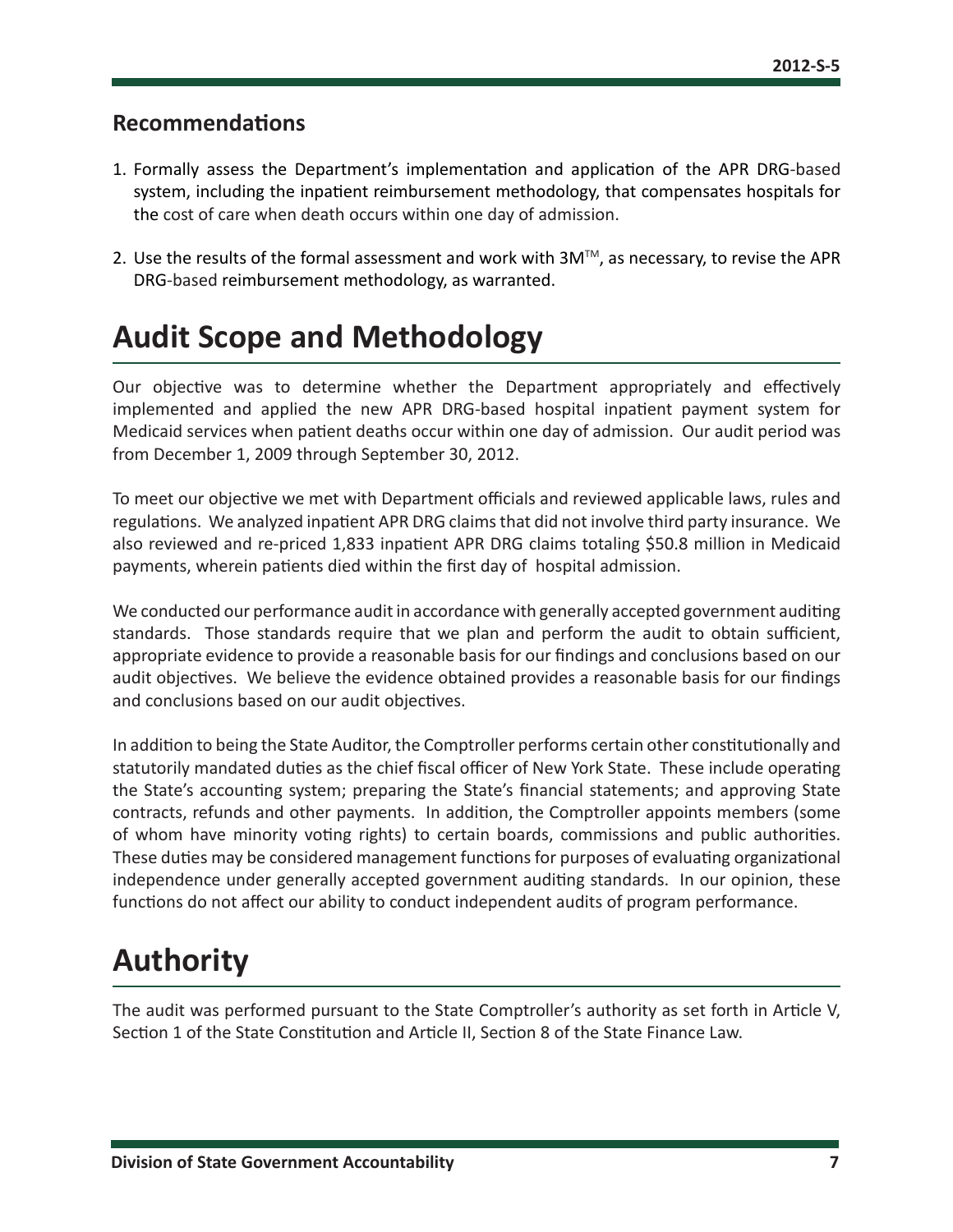## <span id="page-8-0"></span>**Reporting Requirements**

We provided a draft copy of this report to Department officials for their review and formal comment. We considered the Department's comments in preparing this report and have included them in their entirety at the end of it. In their response, officials indicated that the Department will perform an overall analysis of the APG DRG system to assess payment accuracy and equity and to propose any necessary refinements. Our rejoinder to certain Department comments is included in the report's State Comptroller's Comments.

Within 90 days of the final release of this report, as required by Section 170 of the Executive Law, the Commissioner of Health shall report to the Governor, the State Comptroller, and the leaders of the Legislature and fiscal committees, advising what steps were taken to implement the recommendations contained herein, and where recommendations were not implemented, the reasons why.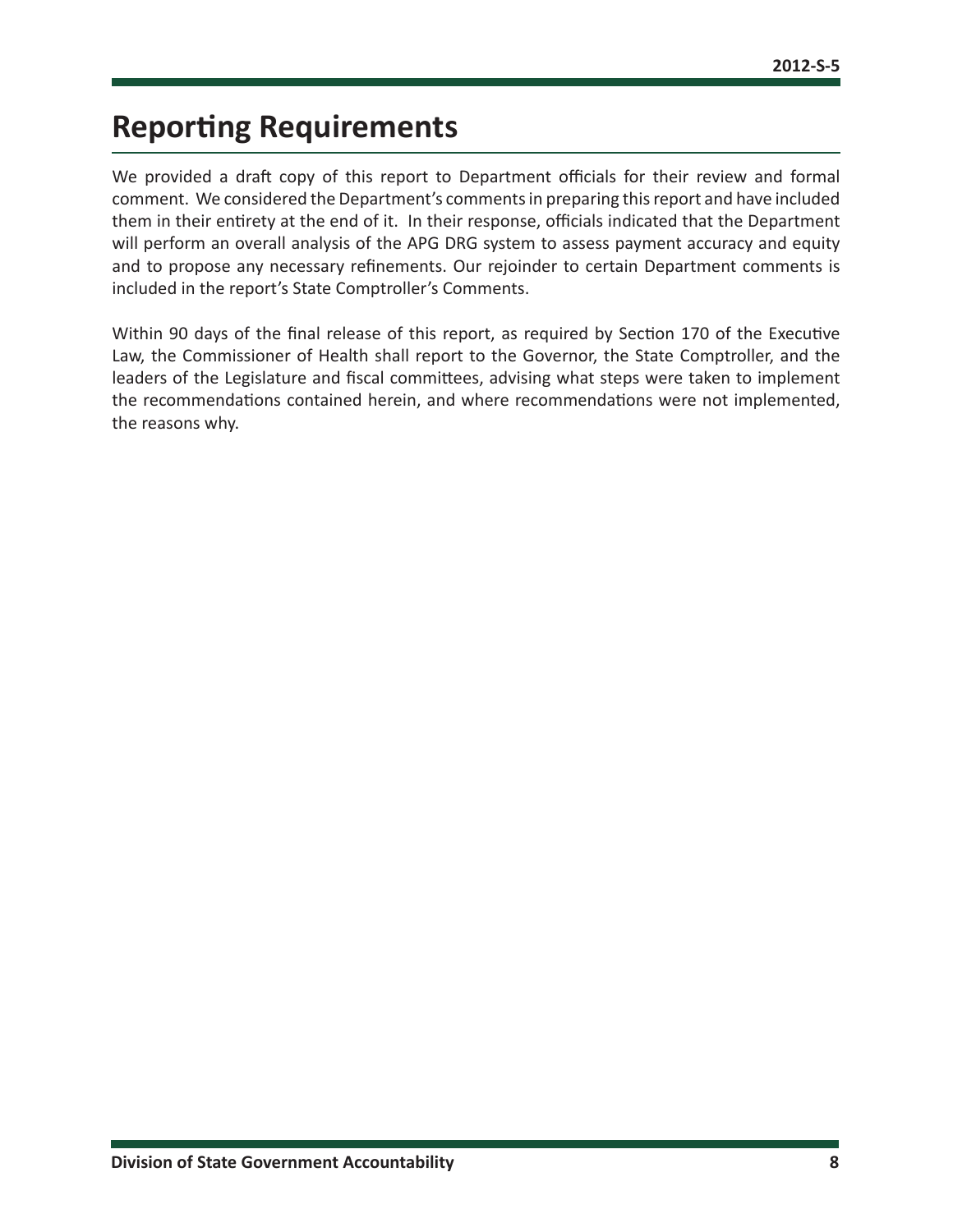### <span id="page-9-0"></span>**Contributors to This Report**

**Brian Mason**, Audit Director **Andrea Inman**, Audit Manager **Paul Alois**, Audit Supervisor **Amanda Strait**, Examiner-in-Charge **Rebecca Tuczynski**, Staff Examiner **Judith McEleney**, Supervising Medical Care Representative

### **Division of State Government Accountability**

Andrew A. SanFilippo, Executive Deputy Comptroller 518-474-4593, [asanfilippo@osc.state.ny.us](mailto:asanfilippo%40osc.state.ny.us%0D?subject=)

Elliot Pagliaccio, Deputy Comptroller 518-473-3596, [epagliaccio@osc.state.ny.us](mailto:epagliaccio%40osc.state.ny.us?subject=)

Jerry Barber, Assistant Comptroller 518-473-0334, [jbarber@osc.state.ny.us](mailto:jbarber%40osc.state.ny.us?subject=)

### **Vision**

A team of accountability experts respected for providing information that decision makers value.

### **Mission**

To improve government operations by conducting independent audits, reviews and evaluations of New York State and New York City taxpayer financed programs.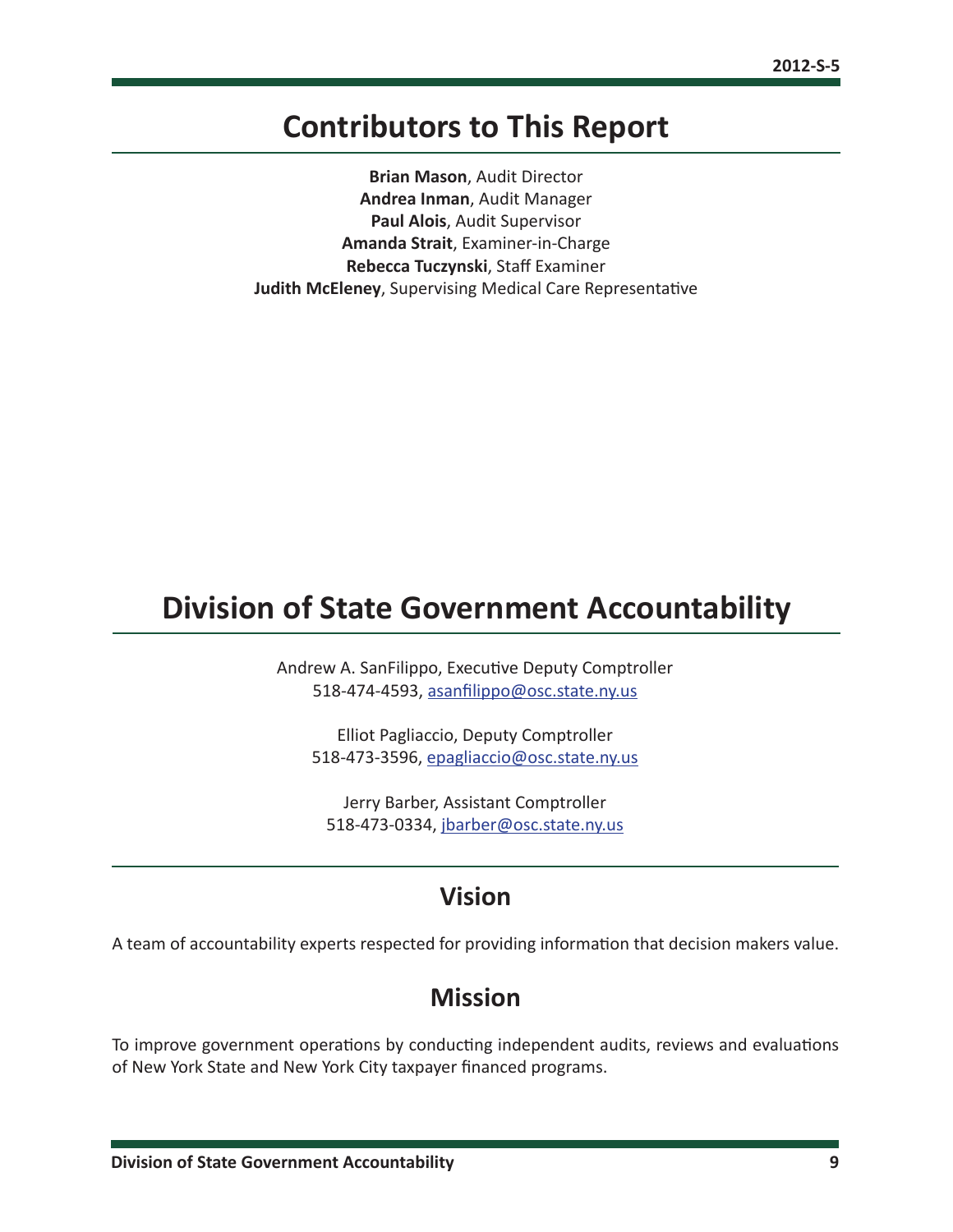### <span id="page-10-0"></span>**Agency Comments**

Nirav R. Shah, M.D., M.P.H. Commissioner

**HEALTH** 

Sue Kelly Executive Deputy Commissioner

July 5, 2013

**NEW YORK** state department of

Mr. Brian Mason, Audit Director Office of the State Comptroller Division of State Government Accountability 110 State Street  $-11^{th}$  Floor Albany, NY 12236-0001

Dear Mr. Mason:

Enclosed are the Department of Health's comments on the Office of the State Comptroller's Draft Audit Report 2012-S-5 entitled, "Medicaid Payments for Death Related One-Day Inpatient Admissions."

Thank you for the opportunity to comment.

Sincerely,

Sue Kelly

**Executive Deputy Commissioner** 

Enclosure

Michael J. Nazarko cc: Jason A. Helgerson James C. Cox Robert W. LoCicero, Esq. Diane Christensen Ronald Farrell John Brooks Stephen F. LaCasse

> **HEALTH.NY.GOV** facebook.com/NYSDOH<br>twitter.com/HealthNYGov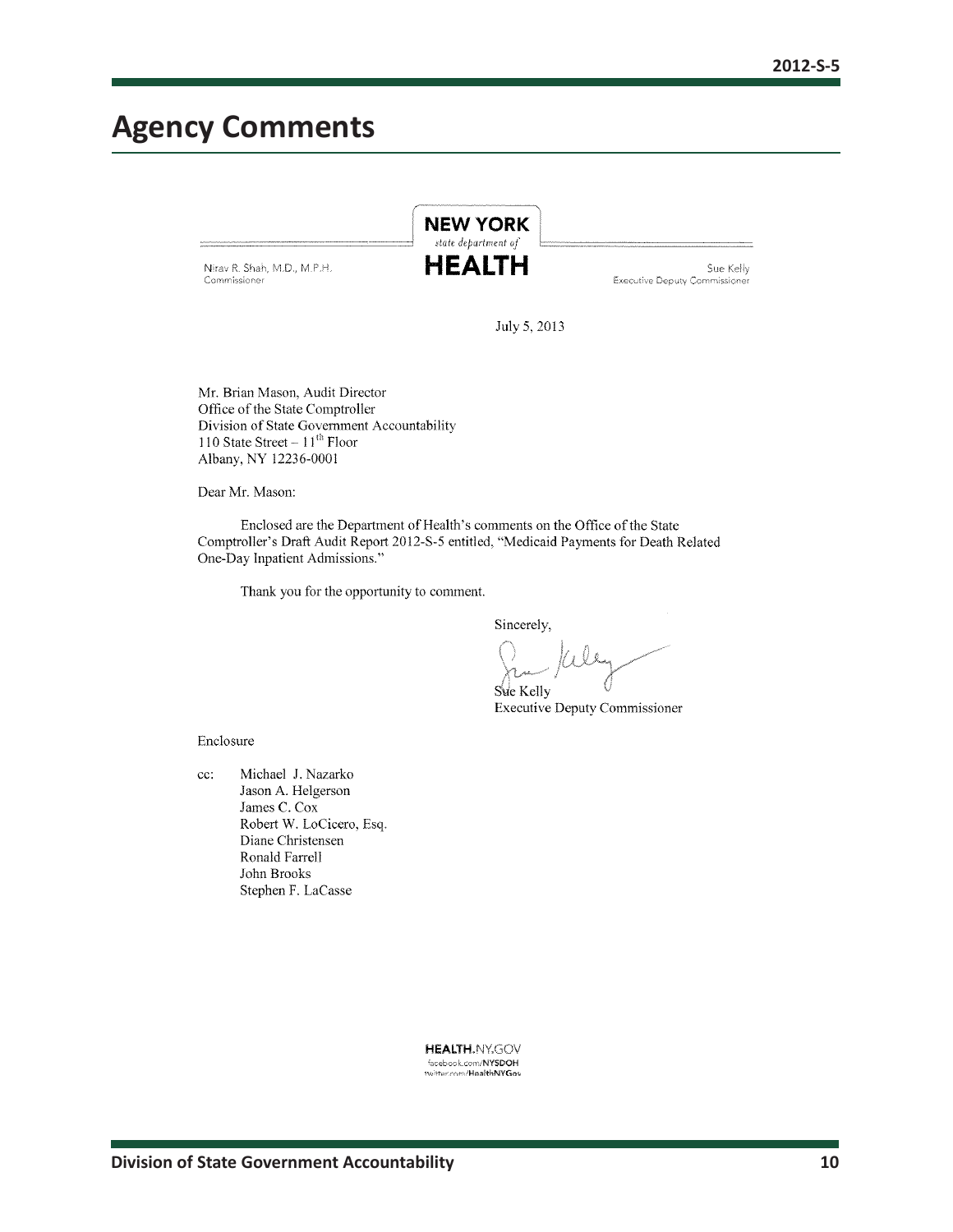#### **Department of Health** Comments on the **Office of the State Comptroller's** Draft Audit Report 2012-S-5 entitled, **Payments for Death-Related One-Day Inpatient Admissions**

The following are the Department of Health's (Department) comments in response to the Office of the State Comptroller's (OSC) Draft Audit Report 2012-S-5 on "Payments for Death-Related One-Day Inpatient Admissions."

#### **Recommendation #1**

Formally assess the Department's implementation and application of the APR DRG-based system, including the inpatient reimbursement methodology, that compensates hospitals for the cost of care when death occurs within one day of admission.

#### **Recommendation #2**

Use the results of the formal assessment and work with 3MTM, as necessary, to revise the APR DRG-based reimbursement methodology, as warranted.

#### Response #1 and 2

Section  $2807-c-(35)(c)$  of the Public Health Law requires the Department of Health (the Department) to update the base period utilized for costs and statistics for rate-setting no less frequently than every four years. This requires the Department to implement an update effective no later than December 1, 2013. Part of this required update will include an overall analysis of the APR DRG system to assess payment accuracy and equity and to propose any necessary refinements that ensure hospitals do not avoid treating expensive cases or are advantaged by treating less costly conditions. A goal of a severity-adjusted DRG system is to reduce the amount of cost variation within DRGs and to more fully capture differences in severity of illness between patients.

Caution must be exercised when drawing conclusions and formulating recommendations for systemic changes based on a review of a very small and targeted sample of cases or comparing payments to a methodology no longer being utilized. To do so may result in unintended consequences to other aspects of the methodology. While acknowledging that there will be cost and payment variation in cases within a DRG and the applicable severity levels, the current payment system has been designed to provide equitable payments for patients expected to have similar resource use and clinical patterns of care.

The Department does not agree that a methodology change is needed but, as stated above, will evaluate all aspects of the current methodology in preparation of the upcoming base year update.

\* Comment 1

\* Comment 2

\* See State Comptroller's Comments, page 12.